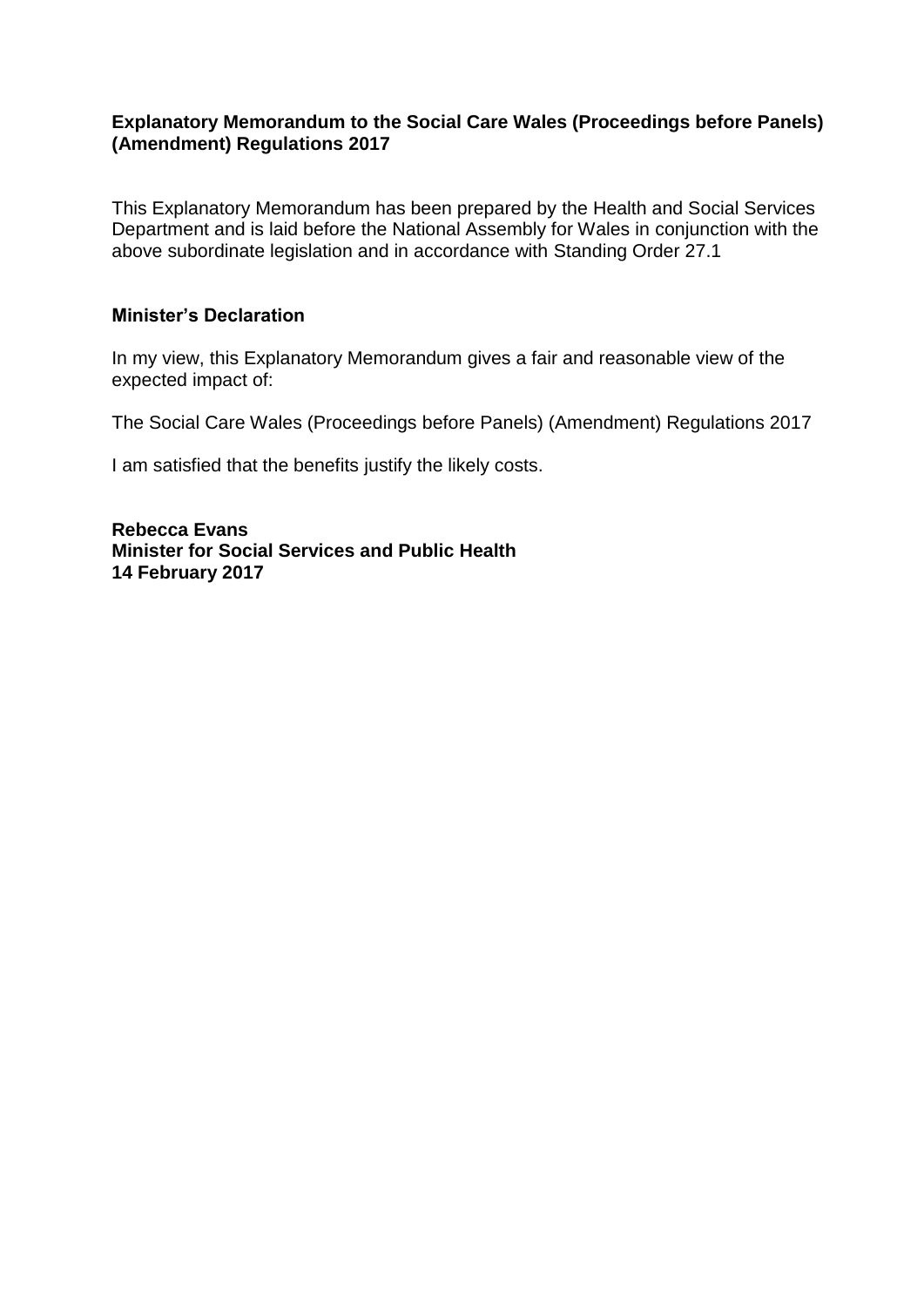# **Part 1 – OVERVIEW**

# **1. Description**

The Social Care Wales (Proceedings before Panels) (Amendment) Regulations 2017 ('the Amendment Regulations') are made under Section 175 of the Act and amend the Social Care Wales (Proceedings before Panels) Regulations 2016 ("the Proceedings before Panels Regulations"). The Amendment Regulations are intended to remove the powers provided through the Social Care Wales (Proceedings before Panels) Regulations 2016 to the workforce regulator, Social Care Wales (SCW), namely regulations 10, 23 and 34, to issue a witness summons requiring a person to attend a hearing in relation to a registration appeals panel, fitness to practise panel or an interim orders panel. Any other person may also request the workforce regulator to issue such a summons. The Act does not provide any means of enforcing this requirement, therefore rendering it inoperable.

The route through the Civil Procedure Rules provides an effective means for SCW to summons witnesses, however, for it to operate, the organisation in question must have no alternative process for this purpose. Thus the new regulations are needed to remove the existing inoperable provision, to enable SCW to access the Civil Procedure process.

# **2. Matters of special interest to the Constitutional and Legislative Affairs Committee**

There are no specific matters that have been identified that are of interest to the Constitutional and Legislative Affairs Committee.

# **3. Legislative background**

The powers enabling the 2017 Regulations to be made are contained in Section 175 of the Act. The Regulations are subject to the National Assembly for Wales' negative resolution procedure and will come into force on 3 April 2017.

# **4. Purpose & intended effect of the legislation**

The Social Care Wales (Proceedings before Panels) (Amendment) Regulations 2017 ('the Amendment Regulations' amend the Social Care Wales (Proceedings before Panels) Regulations 2016 ("the Proceedings before Panels Regulations"). Regulations 10, 23 and 34 of the Proceedings before Panels Regulations are amended to enable Social Care Wales (SCW) to apply through the Civil Procedure Rules to the High Court or County Court for a witness summons. The amendment is made in relation to a registration appeals panel, a fitness to practice panel and an interim orders panel. The current Regulations provide for SCW to issue a witness summons requiring a person to attend a hearing, or any other person may request the workforce regulator to issue such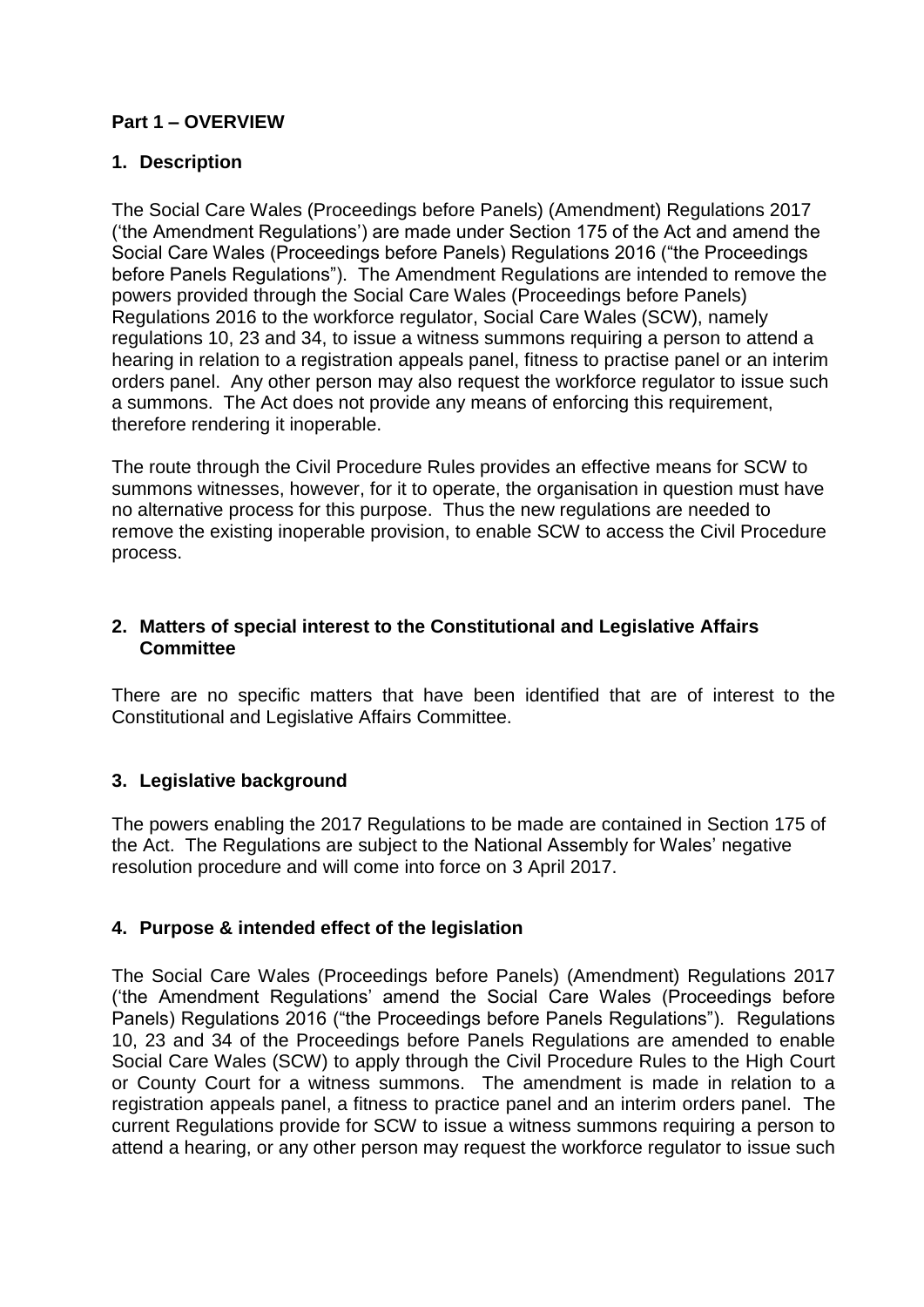a summons. However the Act does not provide any means of enforcing this requirement, therefore rendering it inoperable.

The route through the Civil Procedure Rules provides an effective means for SCW to summons witnesses, however, for it to operate, the organisation in question must have no alternative process for this purpose. Thus the new regulations are needed to remove the existing inoperable provision, to enable SCW to access the Civil Procedure process.

# **5. Consultation**

No formal public consultation has taken place as the Amendment Regulations are proposing a change to those that were part of a 12 week consultation that ran between 28 June 2016 and 20 September 2016. Overall these Regulations were well received with respondents generally supporting the proposals.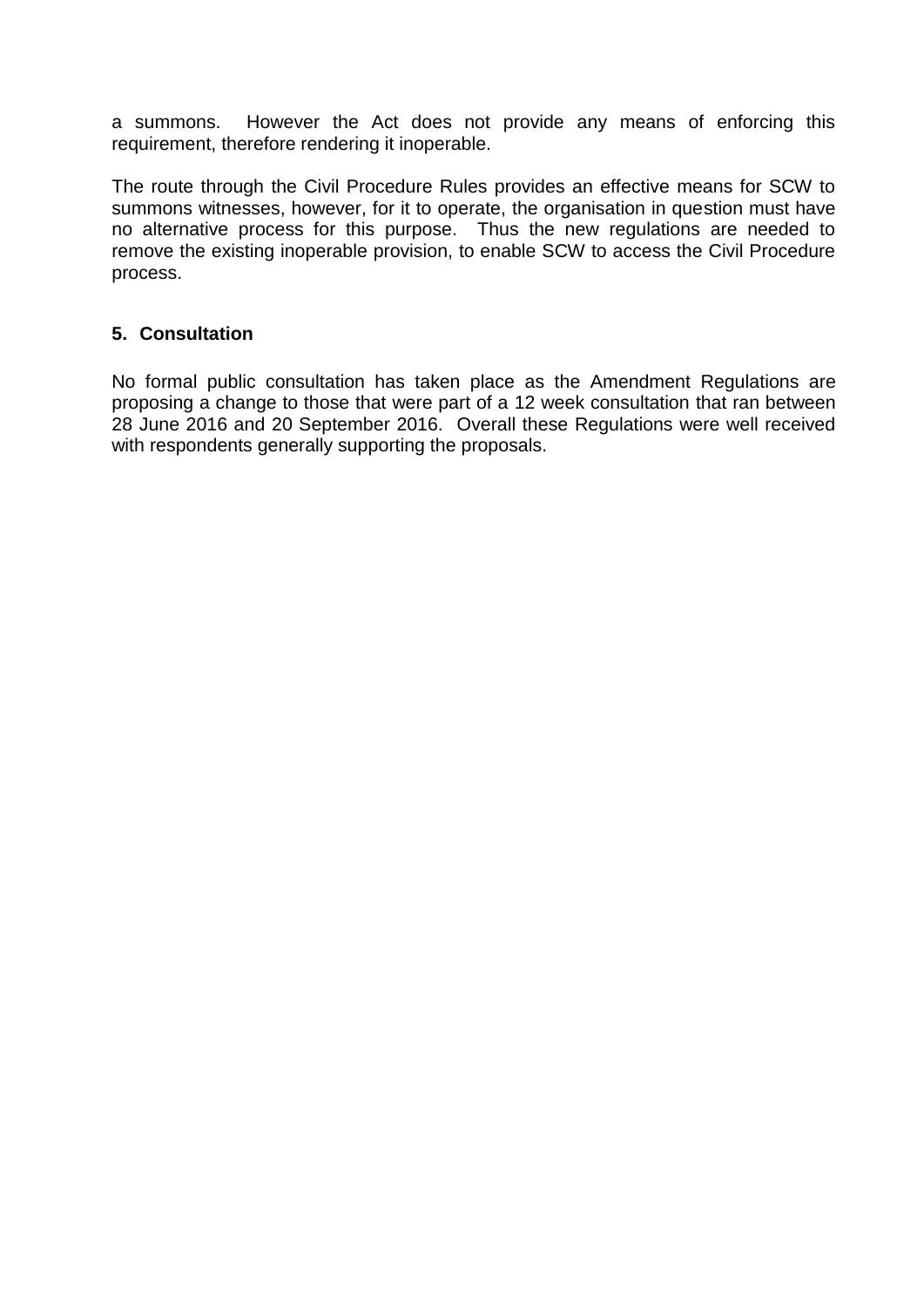# **PART 2 – REGULATORY IMPACT ASSESSMENT**

There are two options:

- Option one: do nothing.
- Option two: Use amendment regulations to remove the provision in the Proceedings before Panels Regulations that gives the workforce regulator the power to subpoena witnesses to regulatory panels and replace it with a requirement for them to undertake this process through the HM Courts and Tribunals Service.

### **Option one: do nothing**

As the Proceedings before Panels Regulations are currently written, the workforce regulator, SCW, has the power to subpoena witnesses to give evidence at fitness to practise hearings or tribunals. This power enables the workforce regulator to ensure such hearings are fair with all relevant evidence considered by the panels. However, it does not provide the regulator with any enforcement powers to follow up noncompliance with the subpoena.

In order to utilise the regulation as it stands SCW would need to set up and administer a system where it would be responsible for serving notice on individuals to be witnesses at such tribunals and meet the costs associated with this work from its own budgets. However, such action is not enforceable if the person subject to a subpoena doesn't cooperate with it.

# **Option two: remove the power to subpoena witnesses and require the regulator to seek this intervention from HM Courts and Tribunal Service**

In undertaking preliminary work in this area, it has become clear that the regulation duplicates an existing system whereby the workforce regulator (SCW) can apply to the courts to subpoena witnesses on its behalf. The current system is administered by HM Courts and Tribunals Service and provides a means of enforcement in Wales for noncompliance. Whilst there is a fee involved in utilising this process it would remove the need and cost to the regulator to set up and administer a "new" scheme, as proposed in option one.

# **Costs**

#### **Option one: do nothing**

#### **Workforce regulator**

The costs of option one would also include the administrative costs of following up requests for witnesses and of rearranging regulatory processes and panels when a witness is not forthcoming. The workforce regulator has confirmed that approximately 25 cases per year are hampered by difficulties in obtaining witnesses. It was anticipated that the existence of this power would have a significant effect in encouraging parties to co-operate in the timely provision of evidence. The processing of each case equated to approximately one day of administrative time per case at a rate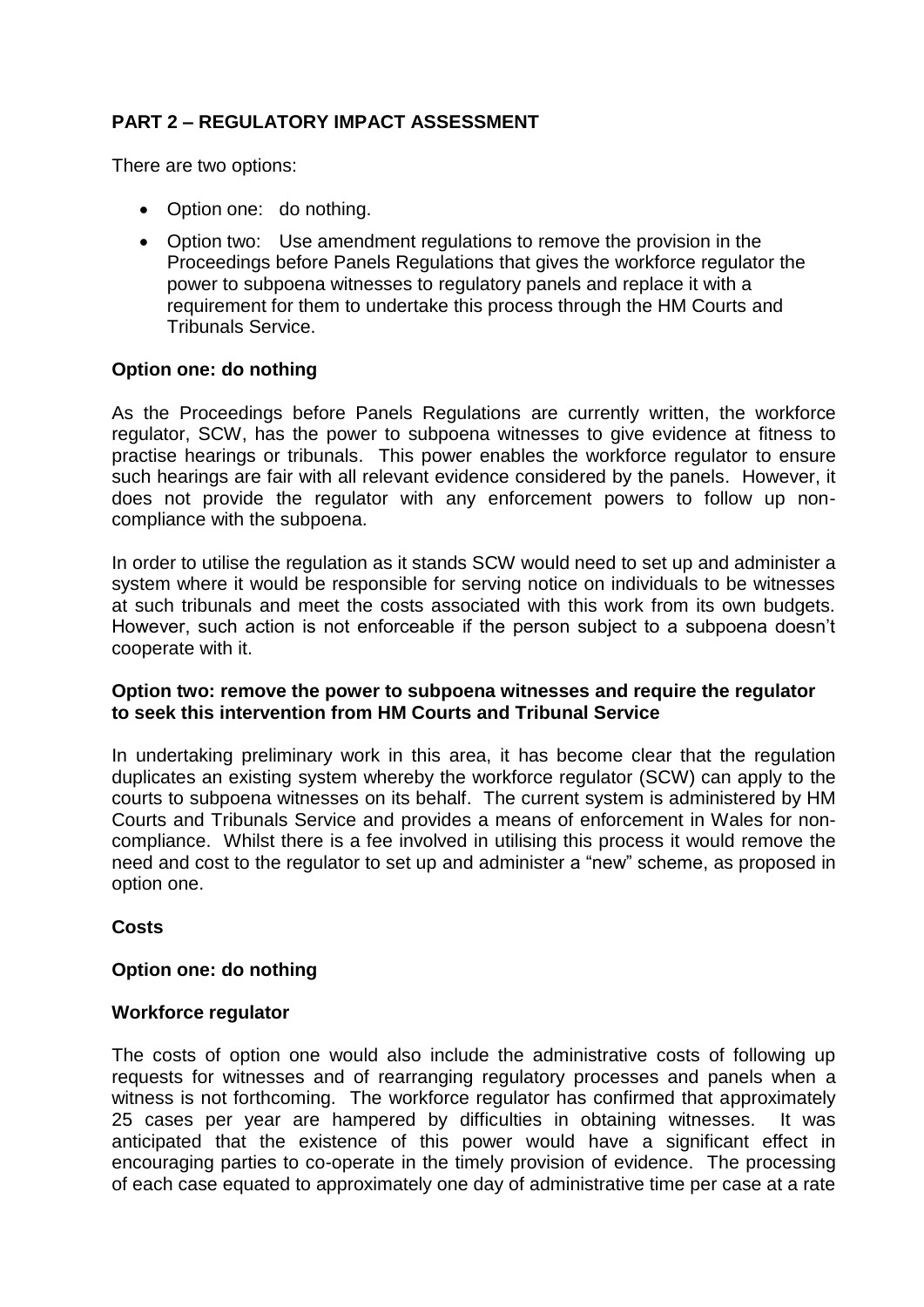of £128 per day and it was estimated that the cost to the regulator of chasing up evidence was approximately £3,200 per annum.

The workforce regulator estimates that, of those 25 cases, six cases would require a witness or potentially more than one witness to be summoned to give evidence before a tribunal. The workforce regulator has estimated that, when you factor in the cost for administering the application to the court, the court fee and the regulator's associated legal costs for two days per case (estimated at approximately £3,000 per case), the total cost would equate to between £45,000 and £60,000. The variation to the costs takes into account the possibility that some witnesses, when made aware of the potential consequences of failing to comply with a summons, could therefore enticed them to co-operate more willingly and therefore reduce the numbers needing to be served a subpoena.

## **Option two: remove the power to subpoena witnesses and require them to seek this work from HM Courts and Tribunal Service**

### **Workforce regulator**

By reverting to the existing scheme and utilising a system that is already in place, we are proposing to remove the costs associated with developing and administering a procedure that would, in effect, duplicate the current system. Whilst the workforce regulator would still incur costs in relation to preparing a case as outlined above in Option 1, they would now only be subject to filing an application with HM Courts and Tribunals Service to issue a witness summons that would incur a £50 fee and not the costs associated with any follow up action if the witness failed to appear. These costs would fall on the court.

However, the existing system does present an additional cost for the regulator in that they would, under the relevant practice guidance from HM Courts and Tribunal Service, be expected to offer a witness reimbursement of their travelling expenses to and from the court and compensation for loss of time for attending the session. The guidance states that:

#### **Travelling expenses and compensation for loss of time**

- **3.1** When a witness is served with a witness summons he must be offered a sum to cover his travelling expenses to and from the court and compensation for his loss of time.
- **3.2** If the witness summons is to be served by the court, the party issuing the summons must deposit with the court:
	- (1) a sum sufficient to pay for the witness's expenses in travelling to the court and in returning to his home or place of work, and
	- (2) a sum in respect of the period during which earnings or benefit are lost, or such lesser sum as it may be proved that the witness will lose as a result of his attendance at court in answer to the witness summons.
- **3.3** The sum referred to in 3.2(2) is to be based on the sums payable to witnesses attending the Crown Court.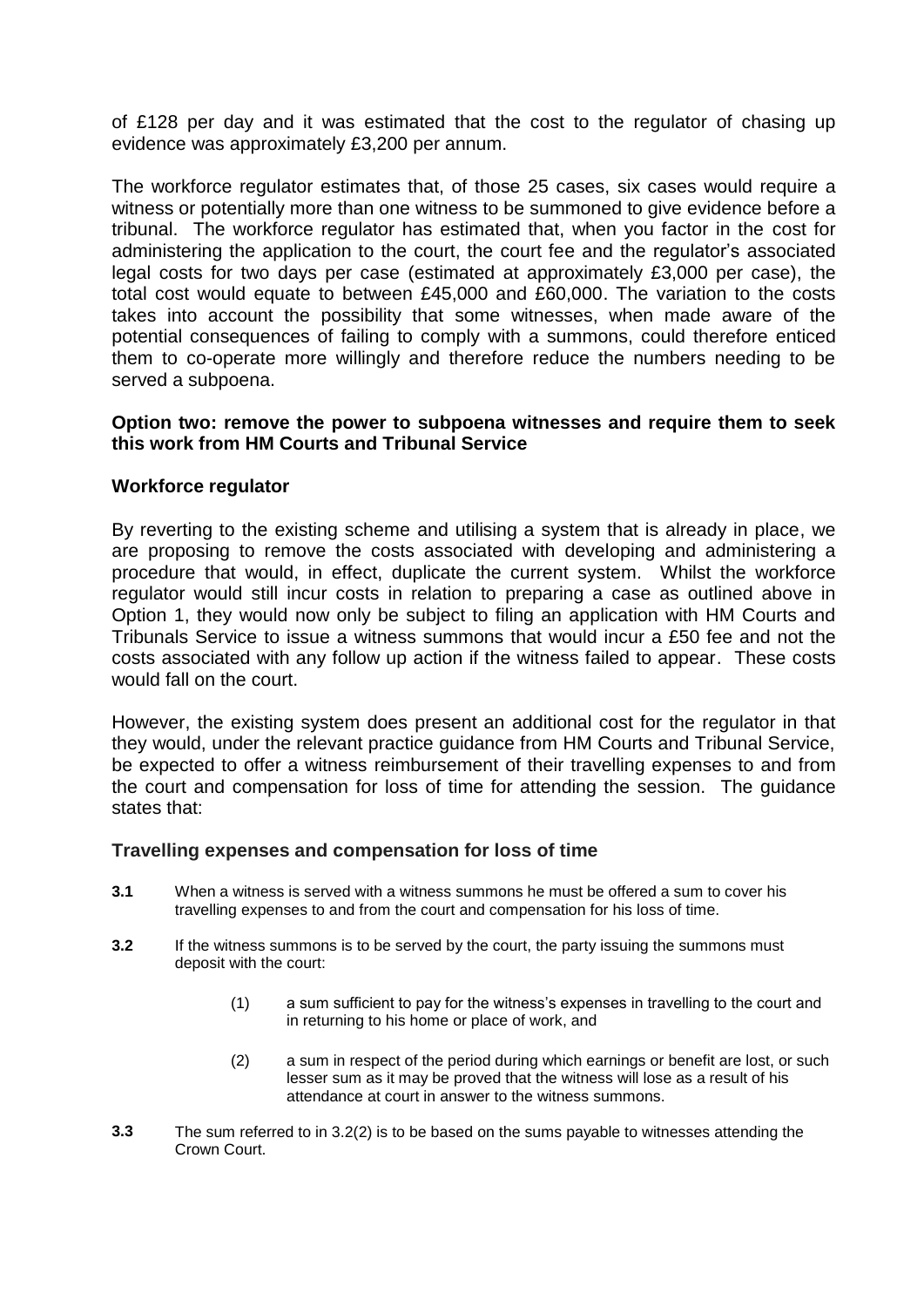- **3.4** Where the party issuing the witness summons wishes to serve it himself, he must:
	- (1) notify the court in writing that he wishes to do so, and
	- (2) at the time of service offer the witness the sums mentioned in paragraph 3.2 above.

The Crown Prosecution Service has provided a guidance note on the reimbursement rates for witnesses<sup>1</sup>. As the costs would vary between each case it is therefore not possible to provide an estimate of the annual costs at this stage.

### **Workforce**

Members of the workforce are also able to apply to the court to seek a subpoena a witness to give evidence if they feel that the person would be reluctant to do so without one. They will also be subject to paying for the cost of the subpoena and for providing a contribution towards the costs of the person attending.

### **Benefits**

#### **Option one: do nothing**

There are no benefits to this option, as the proposal will in effect duplicate a process that currently exists but does not provide the workforce regulator with an enforcement measure.

### **Option two: remove the power to subpoena witnesses and require them to seek this work from HM Courts and Tribunal Service**

#### **Workforce regulator**

This option will improve the efficiency and effectiveness of the regulatory process by enabling regulatory decisions to be made in a timely way based on relevant evidence. Where there are delays in the provision of necessary information from any person relevant to regulatory proceedings, the regulator will be able to make a referral to the courts to enforce the appearance of witnesses.

#### **Workforce**

1

Members of the workforce are also able to apply to the court to seek a subpoena a witness to give evidence if they feel that the person would be reluctant to do so without one.

This option will help to ensure that referrals in relation to registrants can be considered efficiently and effectively with less likelihood of delay due to difficulty in the regulator obtaining the necessary evidence.

<sup>1</sup> <http://www.cps.gov.uk/legal/assets/uploads/files/Attachment%201.pdf>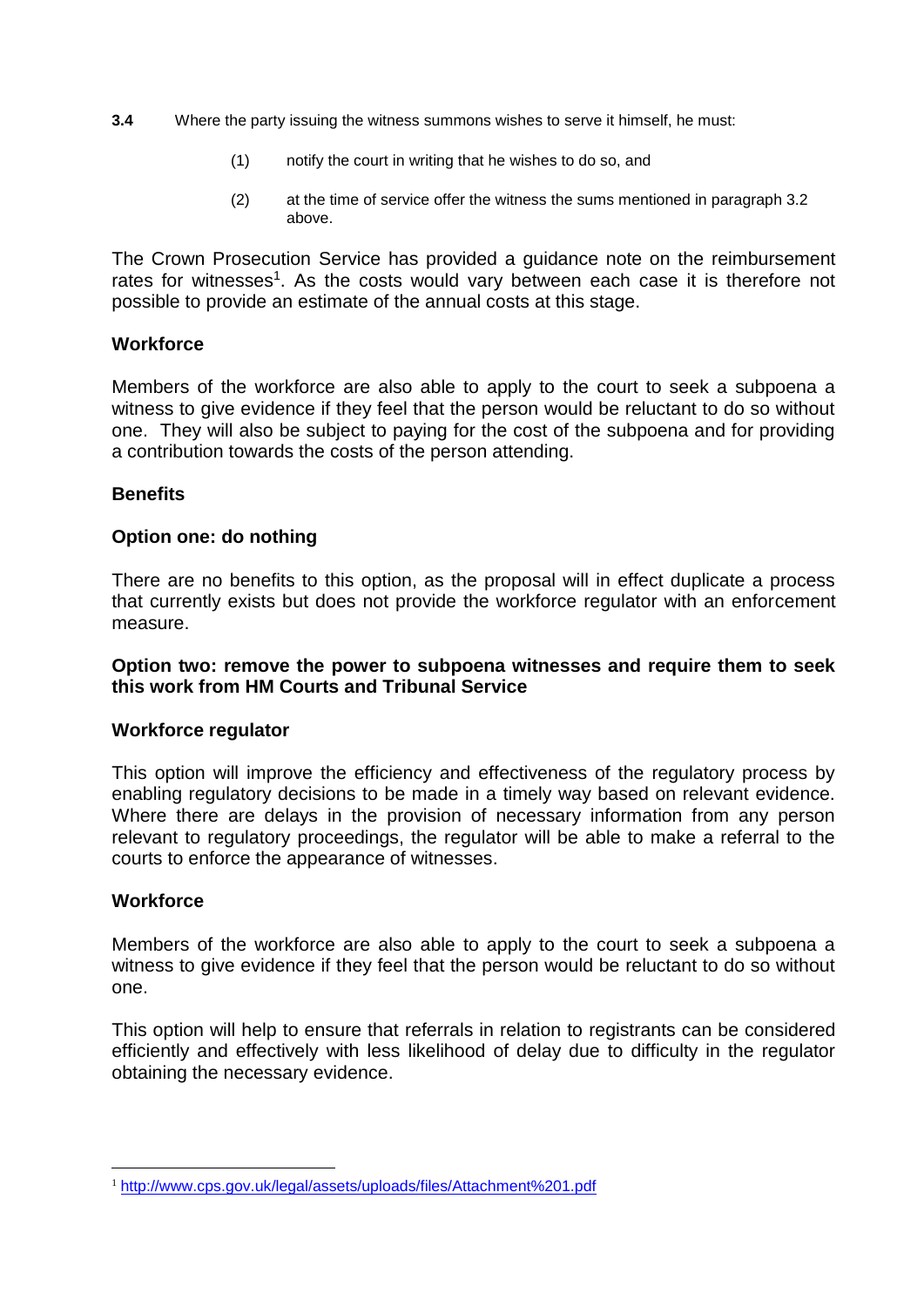# **Service user / citizens**

This option will help to ensure that complaints against registrants can be considered efficiently and effectively with less likelihood of delay due to difficulty in the regulator obtaining the necessary evidence. Service users and citizens will benefit from greater public assurance with such complaints being investigated and concluded in a more timely fashion.

# **Summary and preferred option**

Two options have been considered. Option one is to retain the existing system whereby the workforce regulator administers a witness summons to give evidence necessary for the progress of regulatory proceedings. However, as it has no enforcement measures that could be enacted if the witness refuses to comply with the subpoena, this would simply incur expense for no benefit.

Option two provides the regulator with the opportunity to apply to the courts for a witness to give their evidence at the tribunal. This has an enforceable procedure that would have consequences for the individual if they fail to comply and we envisage that the existence of this power would encourage co-operation with the regulator. As there is already an existing system that has enforcement powers, it would be prudent to return to the status quo and reduce the potential financial burden on the workforce regulator from having to develop and administer such a scheme to one that simply requires it to pay the costs of an application to the courts. Therefore option two is the preferred option.

# **Competition Assessment**

| The competition filter test                                          |           |
|----------------------------------------------------------------------|-----------|
| Question                                                             | Answer    |
|                                                                      | yes or no |
| Q1: In the market(s) affected by the new regulation, does any firm   | <b>No</b> |
| have more than 10% market share?                                     |           |
| Q2: In the market(s) affected by the new regulation, does any firm   | <b>No</b> |
| have more than 20% market share?                                     |           |
| Q3: In the market(s) affected by the new regulation, do the          | <b>No</b> |
| largest three firms together have at least 50% market share?         |           |
| Q4: Would the costs of the regulation affect some firms              | <b>No</b> |
| substantially more than others?                                      |           |
| <b>Q5:</b> Is the regulation likely to affect the market structure,  | <b>No</b> |
| changing the number or size of firms?                                |           |
| Q6: Would the regulation lead to higher set-up costs for new or      | <b>No</b> |
| potential suppliers that existing suppliers do not have to meet?     |           |
| Q7: Would the regulation lead to higher ongoing costs for new or     | <b>No</b> |
| potential suppliers that existing suppliers do not have to meet?     |           |
| Q8: Is the sector categorised by rapid technological change?         | <b>No</b> |
| Q9: Would the regulation restrict the ability of suppliers to choose | <b>No</b> |
| the price, quality, range or location of their products?             |           |